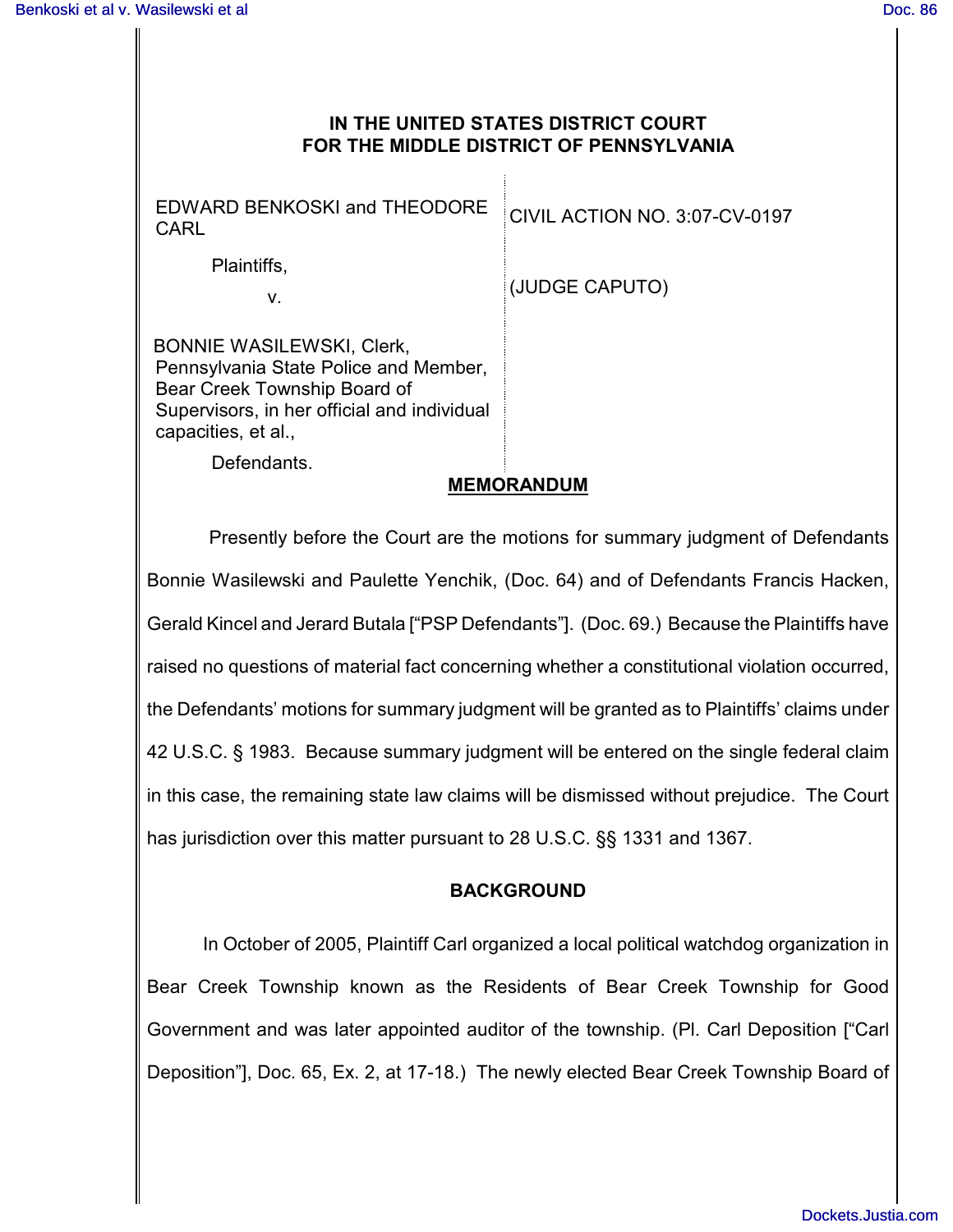Supervisors then chose Defendant Wasilewski as chairperson and Defendant Yenchik as secretary/treasurer and administrative assistant. (Am. Compl., Doc. 14, ¶ 14; Carl Deposition at 37.)

In January through March of 2006, Plaintiffs Carl and Benkoski requested that Defendant Wasilewski provide copies of receipts, disbursements, and employee time cards for the township, along with information on the positions the Supervisors were performing as paid township employees. (Am. Compl. ¶¶ 15-17; Defs.' Wasilewski and Yenchik's Answer with Affirmative Defenses to Plaintiffs' Complaint ["Def. Wasilewski Answer"], Doc. 47, ¶ 10; Carl Deposition, at 44-45; Pl. Benkoski Deposition ["Benkoski Deposition"], Doc. 65, Ex. 1, at 45-50.) Defendant Wasilewski did not provide these records, and maintains that she denied Plaintiff's request on behalf of the Bear Creek Township Supervisors and based her decision on the advice of legal counsel. (Def. Wasilewski Answer, Affirmative Defenses  $\P(6.)$ 

In May of 2006, after Plaintiff Benkoski filed a civil action in the Luzerne County Court of Common Pleas to compel production of the records, Defendant Wasilewski and Bear Creek Township agreed to make the requested records available by June 15, 2006. (Benkoski Deposition, at 52-58.) On June 16, 2006, Plaintiffs went to the Bear Creek Township municipal building to review records, and Plaintiff Carl started a tape recorder to document the discovery process, but neither Plaintiff Benkoski nor Plaintiff Carl asked for Defendant Yenchik's consent before recording their conversation. (Carl Deposition, at 45- 48; Benkoski Deposition, at 64-69.) After Plaintiffs' visit to the municipal building, Defendant Yenchik contacted the Pennsylvania State Police and complained that she had been tape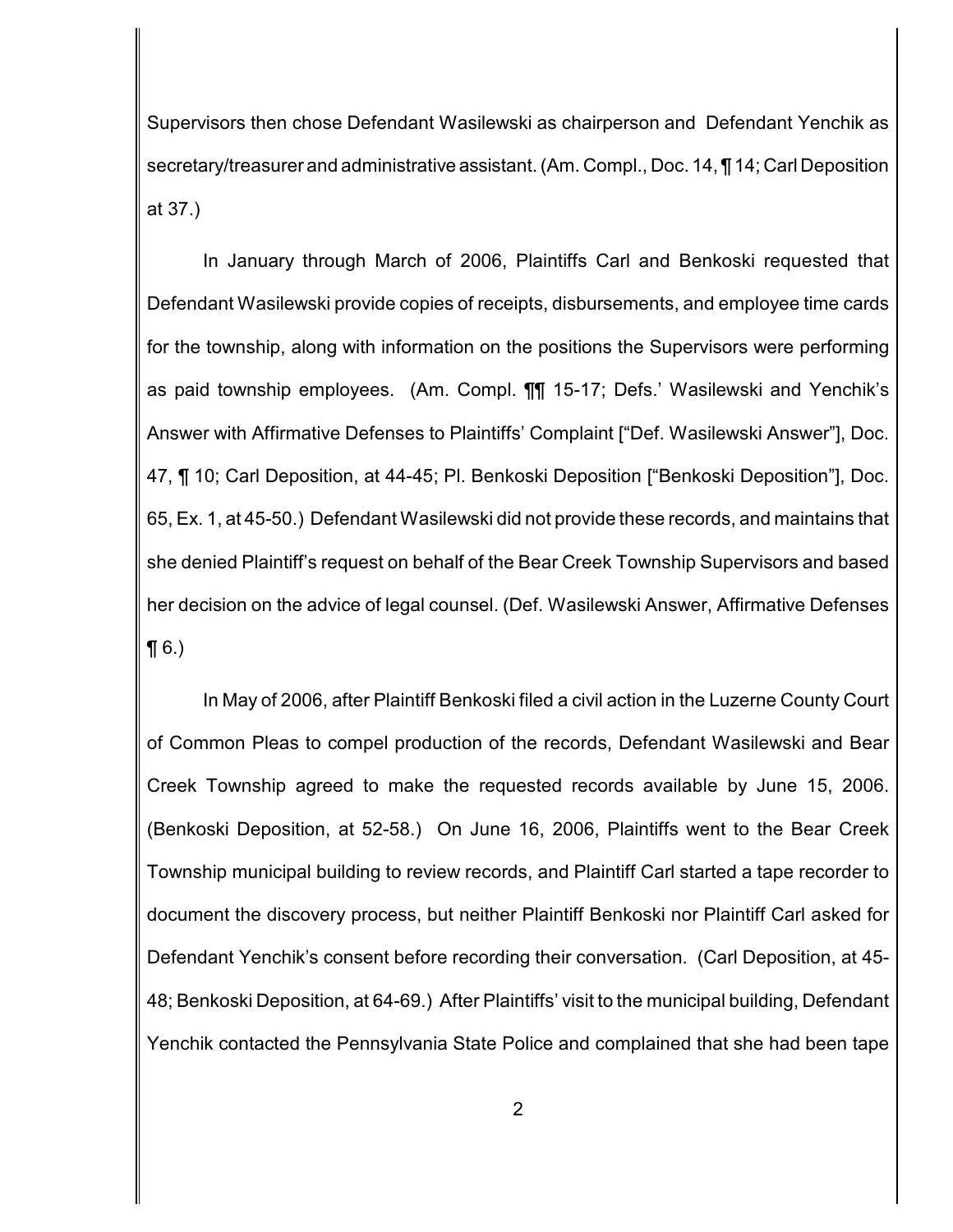recorded without her permission. (Aff. of Paulette Yenchik, Doc. 83, ¶ 15; Dec. of Jerard Butala ["Butala Dec."], Doc. 72, Ex. A, ¶¶ 3-13.)

Later that week, the county court ordered that the Defendants Wasilewski and Yenchik make the requested documents available to Plaintiffs by June 30, 2006. (Am. Compl. ¶¶ 20-21; Def. Wasilewski Answer ¶ 13.) On June 30, 2006, Plaintiffs returned to the municipal building, and again, Plaintiff Carl started a tape recorder without asking for Defendant Yenchik's consent. (Carl Deposition, at 50-53; Benkoski Deposition, at 75.) Defendant Yenchik refused to release the records absent Defendant Wasilewski's authorization, and Defendant Wasilewski did not provide authorization. (Carl Deposition, at 53-54; Benkoski Deposition, at 75.)

In July of 2006, the Residents of Bear Creek Township for Good Government published a newsletter in which Defendant Wasilewski was accused of issuing payments without proper verification, including payments to herself, as well as refusing to provide access to public records. (Am. Compl. ¶ 24.) On July 20, 2006, Plaintiffs instituted a petition, opposed by Defendant Wasilewski, to increase the size of the Board of Supervisors from three (3) to five (5) members. (Benkoski Deposition, at 31-32; Carl Deposition, at 139-40.) The next day, Plaintiff Benkoski filed a contempt petition against Defendant Wasilewski in the county court based on her failure to provide the requested public records. (Benkoski Deposition, at 45-50; Def. Carl Interview Trans. ["Carl Trans.'], Doc. 65, Ex. 3, at 6.) Also, on July 24, 2006, Plaintiff Carl sent a letter to the Pennsylvania Ethics Commission requesting a ruling as to the propriety of Defendant Wasilewski's conduct. (Carl Deposition, at 24-28)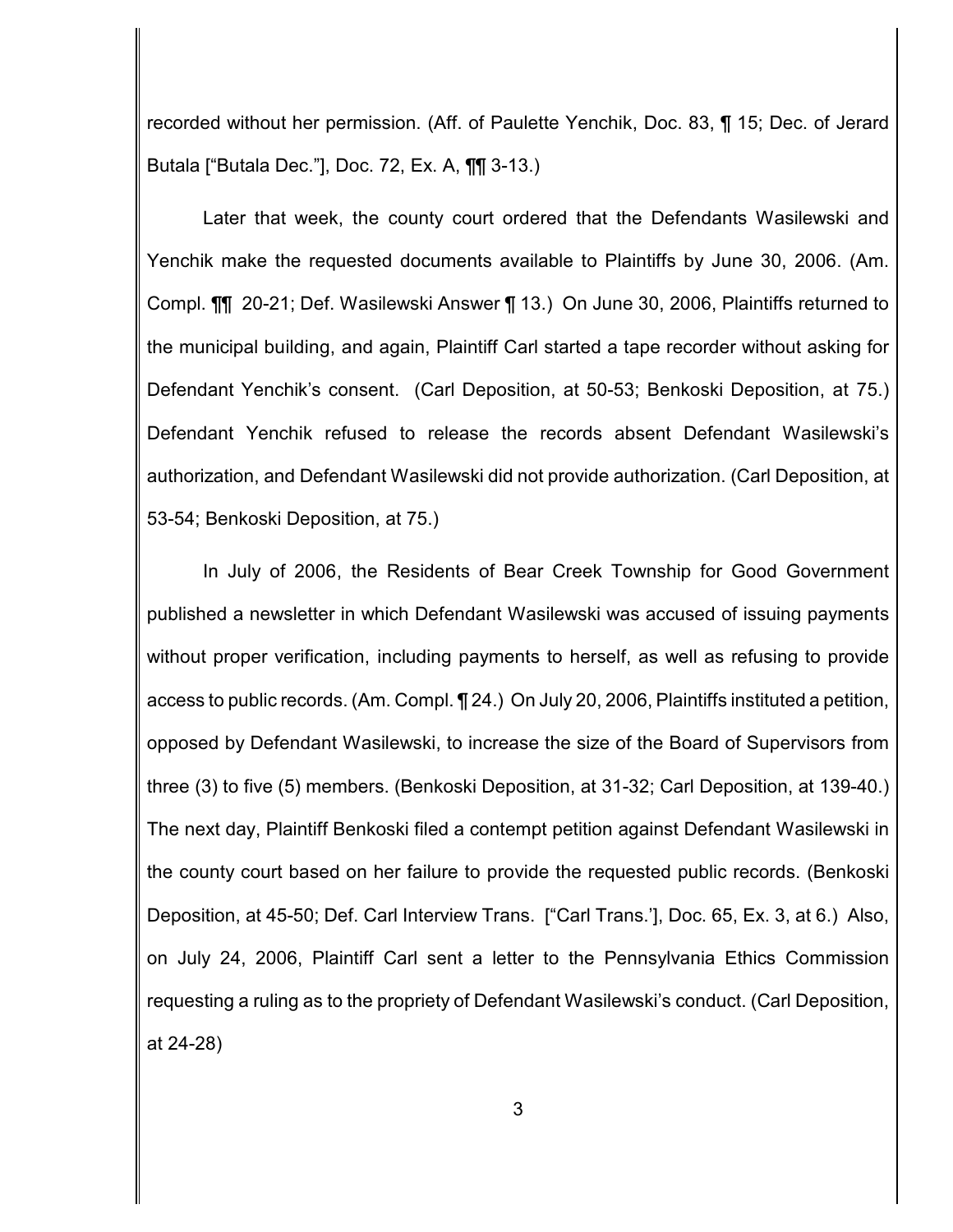The Plaintiffs further allege that beginning on June 16, 2006, Defendants Wasilewski and Yenchik initiated a plan to file a false criminal complaint against Plaintiffs. (Am. Compl. ¶ 29.) This plan was allegedly discussed with Defendant Hacken, who allegedly agreed to meet with and direct Defendants Butala and Kincel to assist in investigating Plaintiffs even though Defendants knew that Plaintiffs had not committed a crime. (*Id.*) Defendants deny these allegations. (Butala Dec. ¶¶ 34-37; Dec. of Gerald Kincel ["Kincel Dec."], Doc. 72, Ex. D, ¶¶ 13-17; Dec. of Francis J. Hacken ["Hacken Dec."], Doc 72. Ex. C, ¶¶ 17-23.)

In the third week of July of 2006, Defendant Butala telephoned Plaintiff Carl's home, spoke with his wife, and asked her if Plaintiff Carl was a friend of Plaintiff Benkoski (Carl Deposition, at 61-62.) Defendant Butala also stated that he wanted to interview Plaintiff Carl about an incident that occurred at the municipal building on June 16, 2006. (*Id.*) On July 27, 2006, Defendants Butala and Kincel went to Plaintiff Carl's home, read him his Miranda rights, and questioned him regarding the tape recordings made during his June 16 & 30, 2006 attempts to view public records. (Carl Deposition, at 69; Butala Dec. ¶¶ 20-25; Kincel Dec., ¶¶ 3-9.)

On August 11, 2006, Defendant Butala went to Plaintiff Benkoski's home, read him his Miranda rights, and questioned him regarding the tape recordings made on June 16 & 30, 2006. (Benkoski Deposition, at 84, 102-106; Butala Dec. ¶¶ 26-31.) Plaintiffs allege that Defendant Butala informed Plaintiff Benkoski that he and Plaintiff Carl were being investigated for a felony and that the investigation was being conducted at the behest of Defendant Wasilewski. (Benkoski Deposition, at 93-94.) Defendant Butala told Plaintiff Benkoski the he was not under arrest at that time, but that Butala was proceeding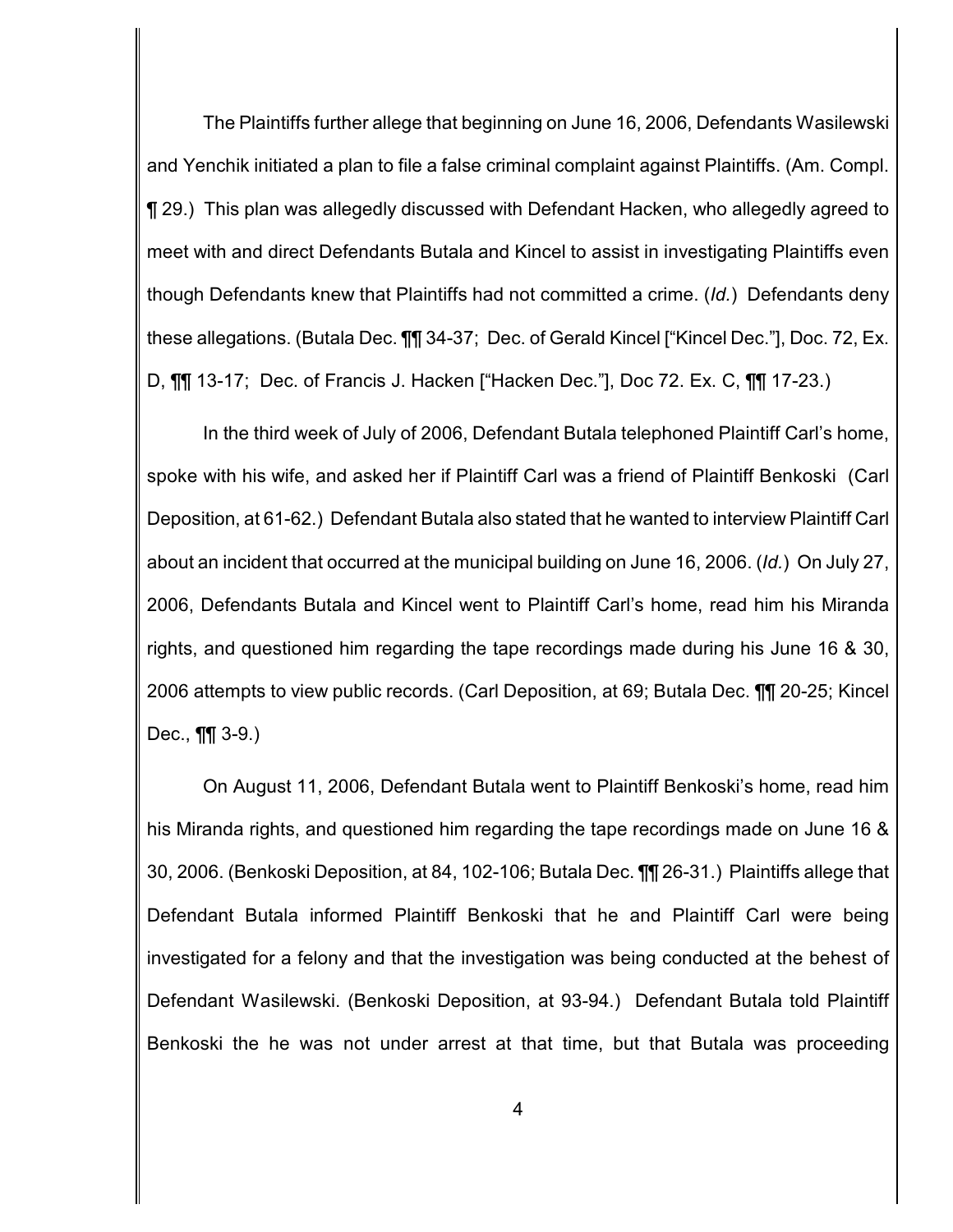immediately to the Luzerne County District Attorney's Office to discuss a possible felony prosecution. (Benkoski Deposition, at 95-96, 101, 181; Butala Dec. ¶¶ 32-33.) Defendants deny all allegations of impropriety and maintain that Defendant Butala's interviews were legitimately conducted pursuant to the complaint received from Defendant Yenchik after the June 16, 2006 tape recording incident at the municipal building. (Butala Dec. ¶¶ 34-37; Kincel Dec. ¶¶ 13-17; Dec. of Francis J. Hacken ["Hacken Dec."], Doc 72. Ex. C, ¶¶ 17-23.)

Plaintiffs contend that the Defendants never consulted with the Luzerne County District Attorney's Office regarding the possible prosecution of Plaintiffs and never intended to do so. (Benkoski Deposition, at 186-87.) Plaintiffs further allege that all of Defendants' actions were taken with the knowledge that no crime was committed by Plaintiffs. (Am. Compl*.* ¶ 38.)

As a result of the investigation conducted by Defendants, Plaintiffs claim they were required to retain criminal defense counsel and that when their counsel contacted Defendant Kincel concerning the investigation, Kincel stated that no felony charges would be filed against Plaintiffs so long as they "ma[d]e nice" with Defendant Wasilewski. (Carl Deposition, at 91-93; Benkoski Deposition, at 195-97.) Defendants deny that Plaintiffs were required to obtain counsel and deny that Defendant Kincel made any such statement. (Butala Dec. ¶¶ 38, 46; Kincel Dec. ¶ 12.)

Plaintiffs desire to continue to engage in political activity to achieve a fiscally sound Bear Creek Township government and a responsible Board of Supervisors. (Am. Compl*.* ¶ 44.) According to the Plaintiffs, however, the Defendants have retained the option of instituting false felony charges against Plaintiffs if they do not cease their political opposition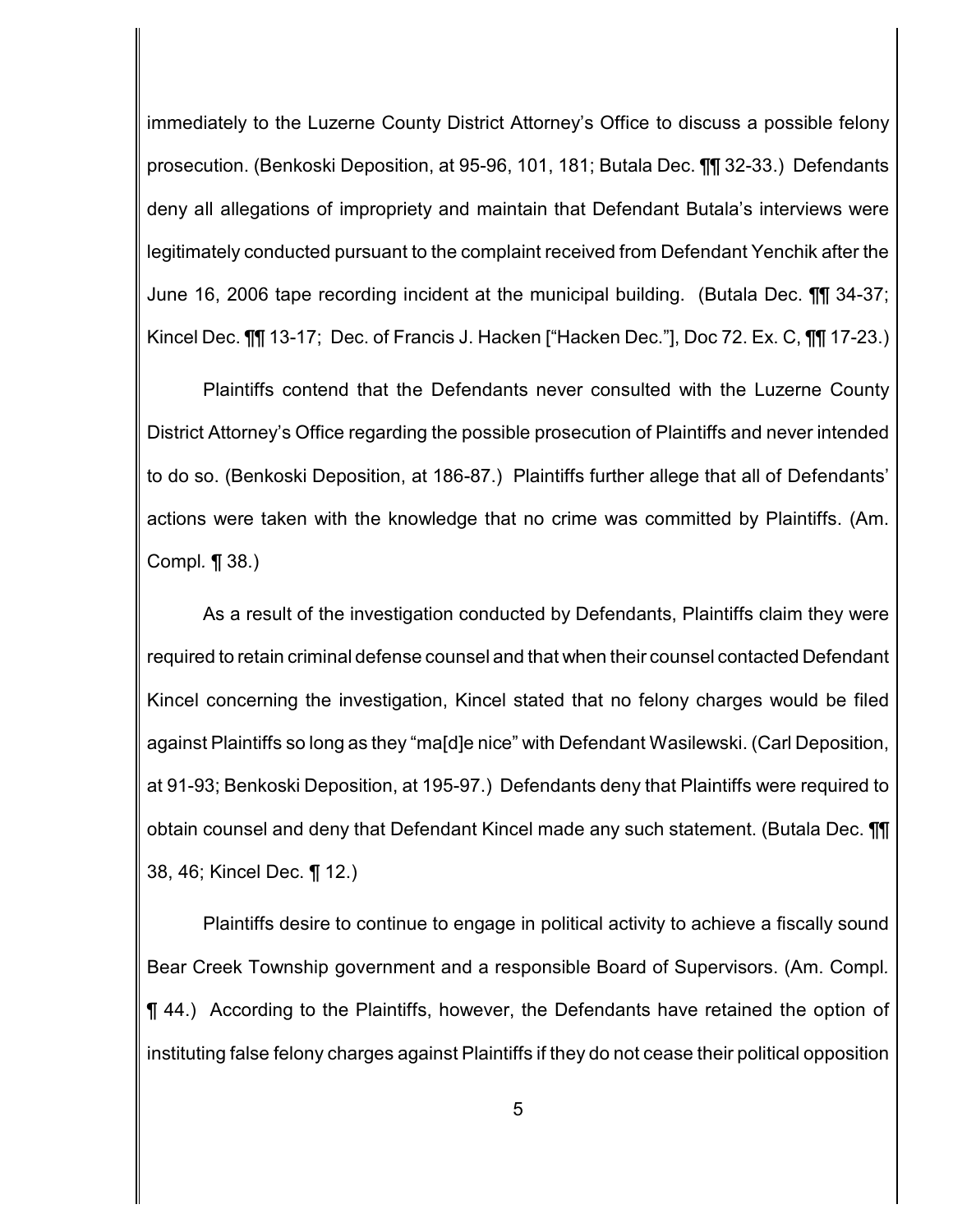to Defendant Wasilewski. (*Id.* ¶ 43.)

On November 7, 2006, the voters of Bear Creek Township changed the municipal form of government from a three (3) person Board of Supervisors to a five (5) person Board. (*Id.* ¶ 45.) Plaintiff Benkoski, a former member of the Board of Supervisors, has been a Democratic candidate for a newly created seat on the Board, and Plaintiff Carl has been Republican candidate for one of the newly created seats. (Benkoski Deposition, at 18-20; Carl Deposition, at 93-94.) Plaintiffs fear being barred from serving on the Board of Supervisors, pursuant to the Pennsylvania Constitution, as a result of being convicted of baseless felony charges with which they claim to have been, and continue to be, threatened by Defendants. (Am. Compl*.* ¶¶ 48, 50.) Plaintiffs also state that the police visits to their homes harmed their reputations and was a factor in their unsuccessful candidacies for the Board of Supervisors positions. (Carl Deposition, at 93-94; Benkoski Deposition, at 203-05.)

Plaintiffs allege that on November 20, 2006, an unidentified state trooper went to Plaintiff Carl's house and spoke with his wife, supposedly to investigate the activation of a burglar alarm, although no alarm had been activated. (Carl Deposition, at 86-89.)

On April 2, 2007, Plaintiffs filed their Amended Complaint. (Doc. 14.) claiming that their First and Fourteenth Amendment rights were violated and seeking redress pursuant to 42 U.S.C. § 1983 (Am. Compl. ¶¶ 51-57.), the federal statute that provides a remedy for persons who have been deprived of their federal constitutional rights by a person acting under color of state law. Plaintiffs also alleged that their rights to free speech, political association, and assembly under the Pennsylvania Constitution were violated. (*Id.* ¶¶ 58-59.) Finally, Plaintiffs asserted that Defendants committed the state law tort of intrusion upon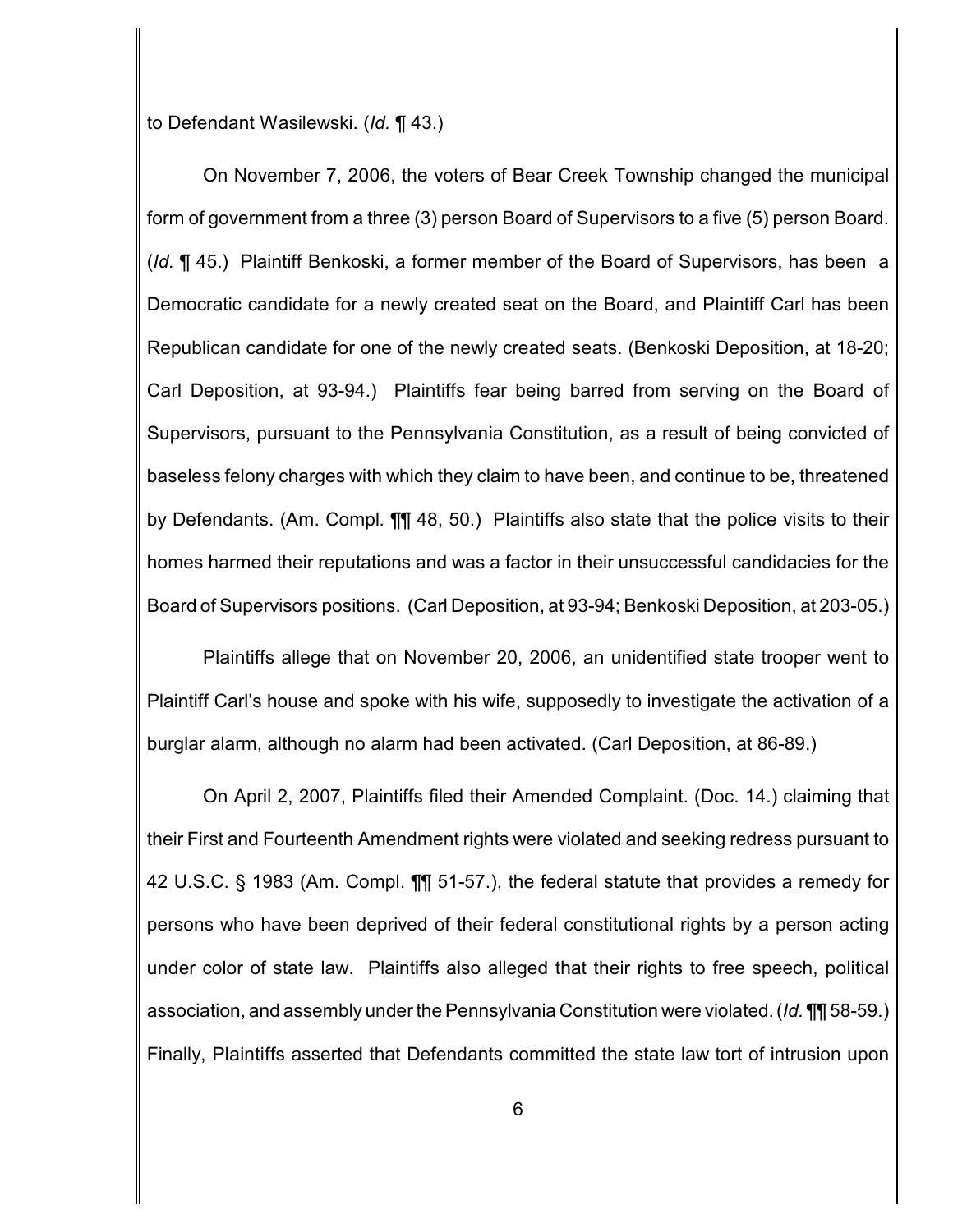seclusion. (*Id.* ¶¶ 60-63.) Based on these claims Plaintiffs sought monetary and equitable relief.

On April 23, 2007, Defendants Wasilewski and Yenchik filed a Motion to Dismiss Plaintiffs' Complaint pursuant to Rule 12(b)(6) of the Federal Rules of Civil Procedure on the grounds that Defendants Wasilewski and Yenchik are entitled to both qualified and governmental immunity, and that Plaintiffs' claims are barred by the *Younger* doctrine. (Mot. to Dismiss by Defs. Wasilewski & Yenchik, Doc. 17.) On April 25, 2007, Defendants Butala and Kincel filed their motion to dismiss Plaintiffs' state law claims in Counts II and III pursuant to Rule 12(b)(1) on the grounds that these claims are barred by sovereign immunity, and to dismiss Counts I and III of Plaintiff's Amended Complaint pursuant to Rule 12(b)(6). (Mot. of Defs. Butala & Kincel to Dismiss Pls.' Am. Compl., Doc. 18.) Defendant Hacken filed a similar motion on May 18, 2007. (Mot. of Def. Hacken to Dismiss Pls.' Am. Compl., Doc. 33.)

On September 7, 2007, this Court entered an Order dismissing Plaintiffs' First Amendment retaliation claim against Defendant Yenchik, the Fourteenth Amendment claims against all Defendants, the state constitutional claims for damages against all Defendants, and the state law claims for damages against Defendants Butala, Kincel, and Hacken to the extent they were sued in their official capacities. (Doc. 42.) The claims that currently remain in this case are (1) the First Amendment claim in Count I against Defendants Wasilewski, Butala, Kincel, and Hacken, in their official and individual capacities; (2) the state constitutional claims in Count II for declaratory and injunctive relief against all defendants, in their official and individual capacities; (3) the state tort claims for declaratory and injunctive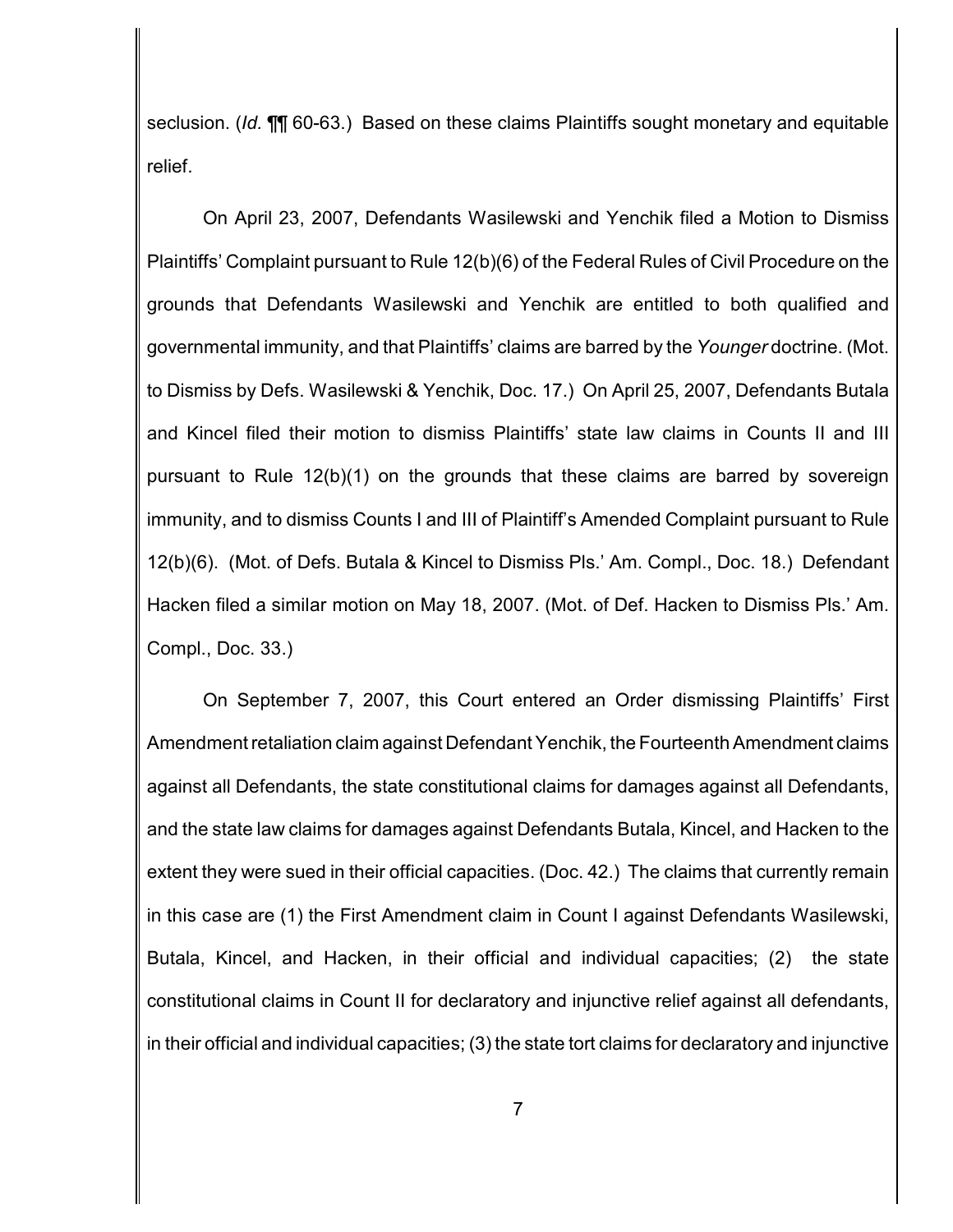relief in Count III against all Defendants, in their official and individual capacities; and (4) the state tort claims for damages against Defendants Wasilewski and Yenchik in their official and individual capacities and against Defendants Butala, Kincel, and Hacken in their individual capacities only.

On July 1, 2008, Defendants Wasilewski and Yenchik filed a motion for summary judgment (Doc. 64) along with a corresponding brief (Doc. 65) and statement of facts (Doc. 67). Defendants Hacken, Kincel, and Butala filed a motion for summary judgment (Doc. 69) on July 1, 2008, along with a corresponding brief (Doc. 71) and statement of facts (Doc. 70). On July 17, 2008, Plaintiffs filed briefs in opposition to both motions of summary judgment (Docs. 76, 78) and corresponding counterstatements of fact (Docs. 75, 76). Defendants Hacken, Kincel and Butala filed a reply brief (Doc. 81) on July 31, 2008, and Defendants Wasilewski and Yenchik filed their reply brief (Doc. 82) on August 7, 2008. Accordingly, the Defendants' summary judgment motions have been fully briefed and the motions are now ripe for disposition.

#### **LEGAL STANDARD**

Summary judgment is appropriate if "the pleadings, depositions, answers to interrogatories, and admissions on file, together with the affidavits, if any, show that there is no genuine issue as to any material fact and that the moving party is entitled to a judgment as a matter of law." FED. R. CIV. P. 56©. A fact is material if proof of its existence or nonexistence might affect the outcome of the suit under the applicable substantive law. *See Anderson v. Liberty Lobby, Inc.*, 477 U.S. 242, 248 (1986).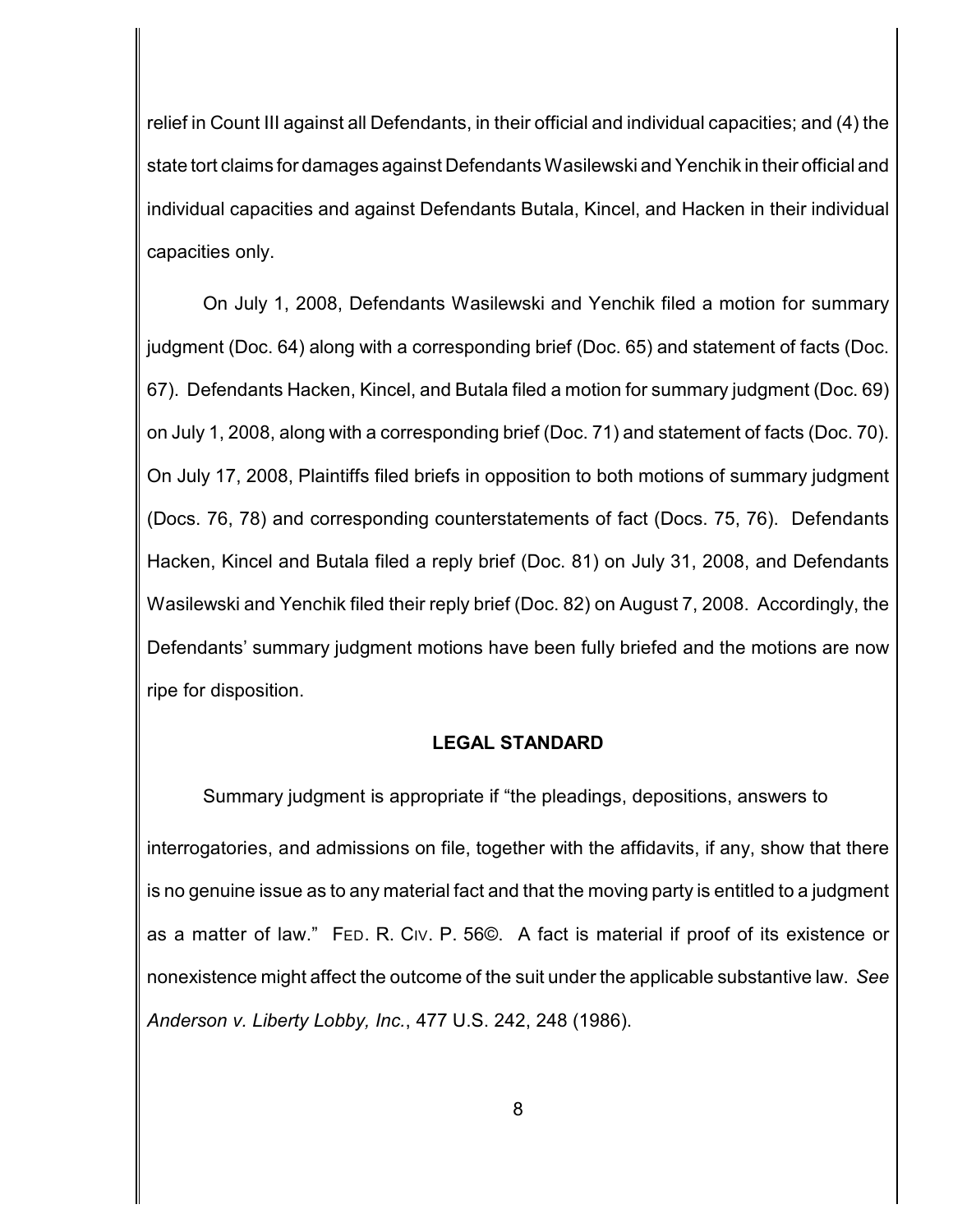Where there is no material fact in dispute, the moving party need only establish that it is entitled to judgment as a matter of law. Where, however, there is a disputed issue of material fact, summary judgment is appropriate only if the factual dispute is not a genuine one. *See id.* at 248. An issue of material fact is genuine if "a reasonable jury could return a verdict for the nonmoving party." *Id*.

Where there is a material fact in dispute, the moving party has the initial burden of proving that: (1) there is no genuine issue of material fact; and (2) the moving party is entitled to judgment as a matter of law. *See* CHARLES ALAN WRIGHT & ARTHUR R. MILLER, FEDERAL PRACTICE AND PROCEDURE: CIVIL 2D § 2727 (2d ed. 1983). The moving party may present its own evidence or, where the nonmoving party has the burden of proof, simply point out to the Court that "the nonmoving party has failed to make a sufficient showing of an essential element of her case." *Celotex Corp. v. Catrett*, 477 U.S. 317, 323 (1986).

All doubts as to the existence of a genuine issue of material fact must be resolved against the moving party, and the entire record must be examined in the light most favorable to the nonmoving party. *See White v. Westinghouse Elec. Co.*, 862 F.2d 56, 59 (3d Cir. 1988). Once the moving party has satisfied its initial burden, the burden shifts to the nonmoving party to either present affirmative evidence supporting its version of the material facts or to refute the moving party's contention that the facts entitle it to judgment as a matter of law. *See Anderson*, 477 U.S. at 256-57.

The Court need not accept mere conclusory allegations, whether they are made in the complaint or a sworn statement. *Lujan v. Nat'l Wildlife Fed'n*, 497 U.S. 871, 888 (1990). In deciding a motion for summary judgment, "the judge's function is not himself to weigh the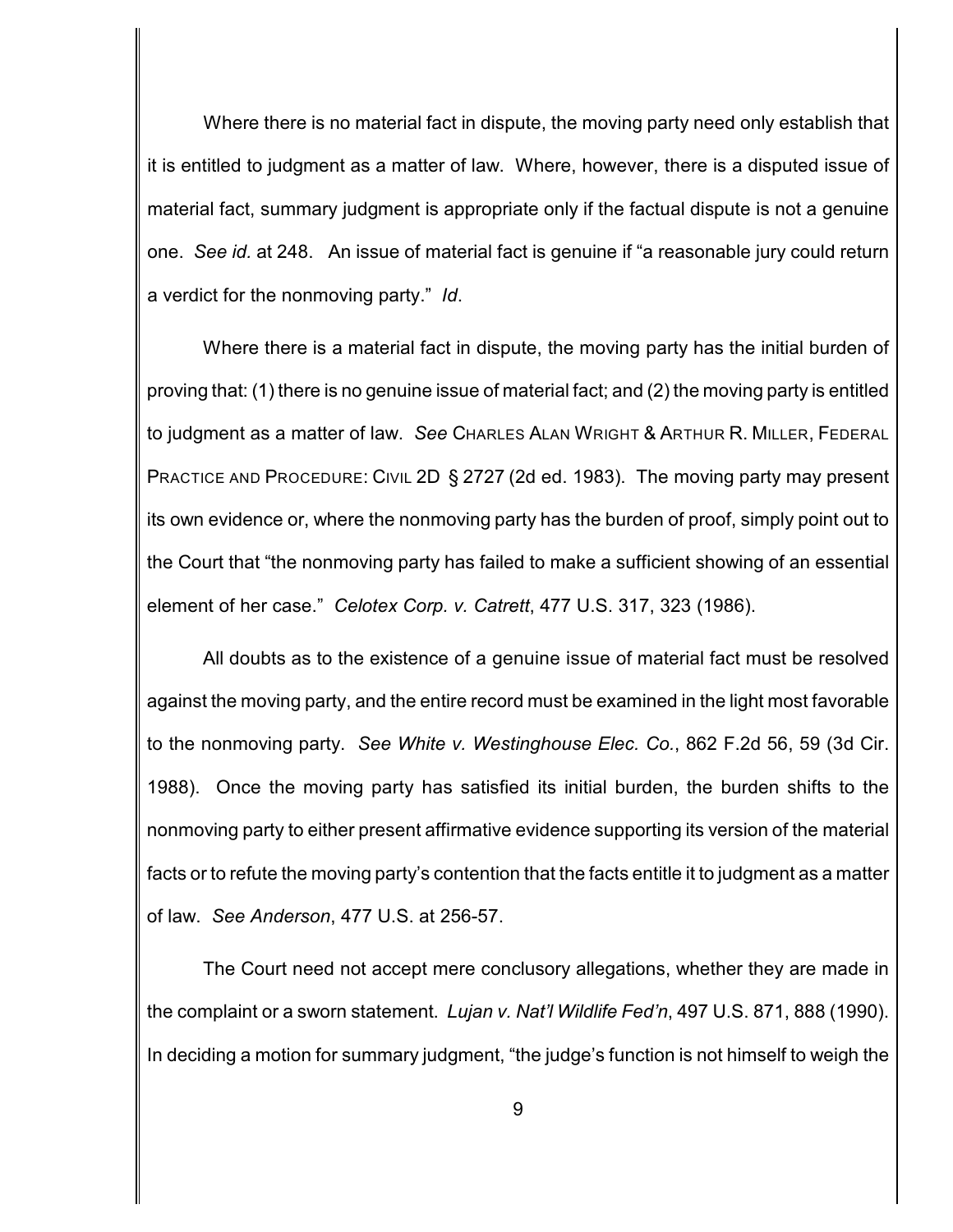evidence and determine the truth of the matter but to determine whether there is a genuine issue for trial." *Anderson*, 477 U.S. at 249.

#### **DISCUSSION**

### **I. Section 1983**

In Count I of their Amended Complaint, Plaintiffs Benkoski and Carl bring suit under 42 U.S.C. § 1983 alleging that Defendants Wasilewski, Hacken, Kincel, and Batula violated the Plaintiffs' First Amendment rights of free speech and association. In order to state a claim under § 1983, Plaintiff must allege a deprivation of a right secured by the Constitution by someone acting under color of state law. *West v. Atkins*, 487 U.S. 42, 48 (1988) (citing *Parrat v. Taylor*, 451 U.S. 527, 535 (1981)); *Daniels v. Williams*, 474 U.S. 327, 330-31 (1986)). The absence of a state actor or a constitutional harm results in the failure of Plaintiff's § 1983 claim.*See id.*

## **A. State Actor**

"Although a private [party] may cause a deprivation of . . . a right, [it] may be subjected to liability under § 1983 only when it does so under color of law." *Mark v. Borough of Hatboro*, 51 F.3d 1137, 1142 (3d Cir. 1995) (alteration in original) (quoting *Flagg Bros., Inc., v. Brooks*, 436 U.S. 149, 156 (1978)). Private parties are generally not considered to be acting under color of state law unless they are deemed a state actor. *Reitz v. County of Bucks*, 125 F.3d 139, 148 (3d Cir. 1997).

The United States Supreme Court has employed three discrete tests to determine whether there has been state action. *Mark*, 51 F.3d, at 1142. "The first inquiry asks whether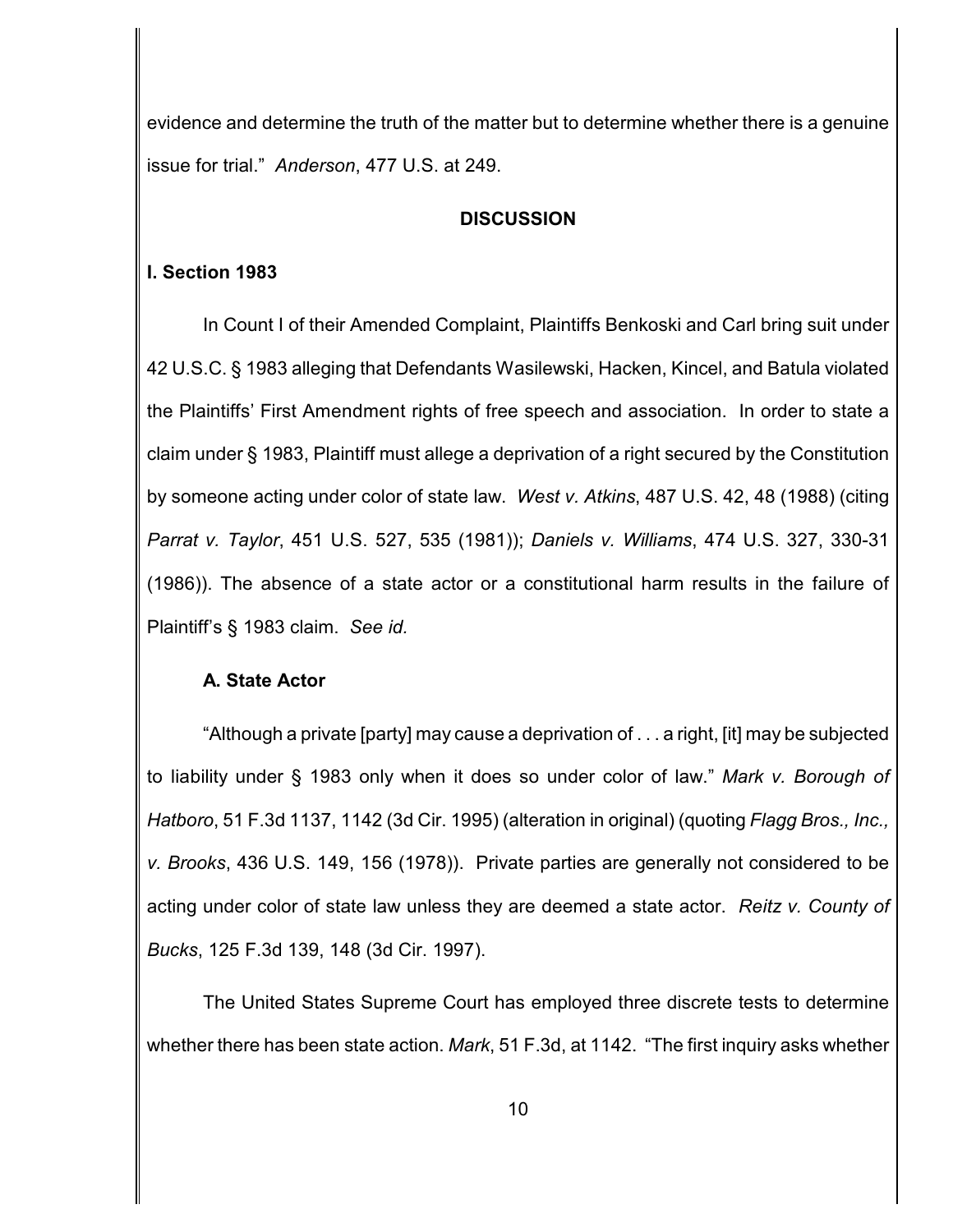'the private entity has exercised powers that are traditionally the exclusive prerogative of the state.'" *Id.* (*quoting Blum v. Yaretsky*, 457 U.S. 991, 1004-05 (1982)). "The second discrete inquiry asks whether 'the private party has acted with the help of or in concert with state officials.'" *Id.* (*quoting McKeesport Hospital v. Accreditation Council for Graduate Medical Ed.*, 24 F.3d 519, 524 (3d Cir. 1994)). "Finally, the third scenario involves situation in which 'the State has so far insinuated itself into a position of interdependence with...[the acting party] that it must be recognized as a joint participant in the challenged activity.'" *Id.* (*quoting Krynicky v. University of Pittsburgh*, 742 F.2d 94, 98 (3d Cir. 1984)).

#### **1. PSP Defendants**

Plaintiffs allege that Defendants Hacken, Kincel and Butala violated the Plaintiffs' First Amendment rights of free expression and association in the Defendants' capacity as Pennsylvania State Police Officers. None of the Defendants dispute that they were Officers in the Pennsylvania State Police throughout the period when the events giving rise to this case transpired. Furthermore, it is uncontested in the evidence presented that the PSP Defendants identified themselves as Pennsylvania State Police Officers, presented themselves in uniform, and traveled to all meetings with the Plaintiffs in marked Pennsylvania State Police automobiles. Accordingly, the Court finds that the actions of the three PSP Defendants in this case were performed under the color of state law.

#### **2. Defendant Wasilewski**

Plaintiffs allege that Defendant Wasilewski engaged in retaliatory action in her role as Chairperson of the Township Supervisors and in her role as Pennsylvania State Police employee. Defendant Wasilewski admits that she was both employed by the Pennsylvania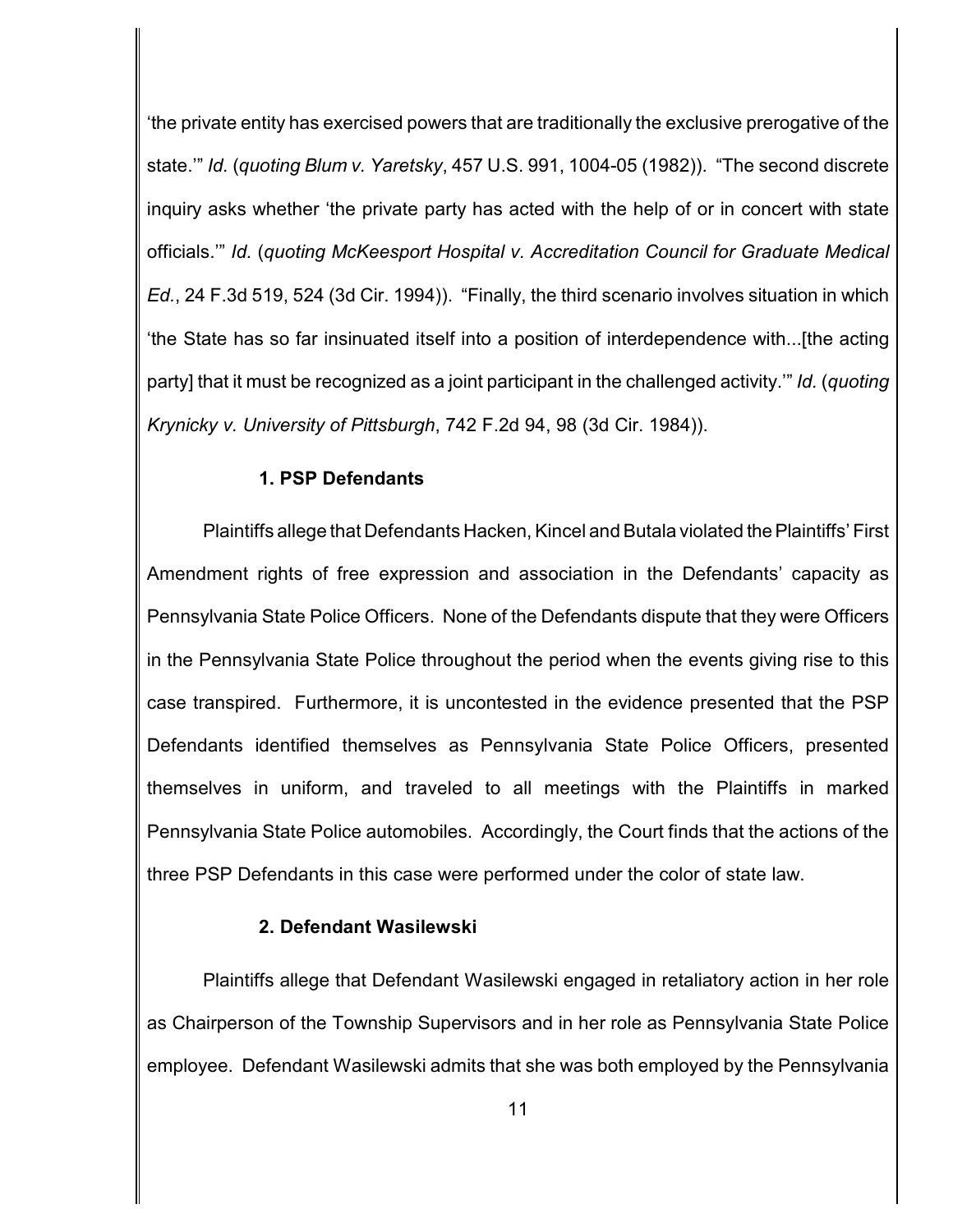State Police and as the Chairperson of the Bear Creek Township Supervisors, but argues that she acted only in her personal capacity, not under the color of state law, with respect to the events giving rise to this case. Moreover, Defendant Wasilewski maintains that the events allegedly constituting retaliation in this case would have proceeded without her participation as the State Police would have investigated Plaintiffs as the result of Defendant Yenchik's June 16, 2006 complaint.

Given the facts set forth in the current case, the Court believes that the second method of inquiry used by the Supreme Court is the appropriate method to employ when determining if Defendant Wasilewski's actions were under the color of state law. *See Mark*, 51 F.3d, at 1142. Accordingly, Defendant Wasilewski's status as a state actor depends on the extent that she relied upon her employment with the Pennsylvania State Police and Bear Creek Township in pursuing the alleged retaliation against the Plaintiffs and whether the alleged injury was aggravated in a unique way by the presence of governmental authority. *See Edmonson v. Leesville Concrete Co.*, 500 U.S. 614, 621-22 (1991).

After a review of the evidence presented in the case thus far, the Court determines that questions of fact remain with regard to the role Defendant Wasilewski played in the State Police actions against Plaintiffs. Defendant Wasilewski asserts that her position as a receptionist with the Pennsylvania State Police was not a position that afforded her influence over criminal investigations. In contrast, Plaintiffs Benkoski and Carl have offered sworn testimony that Defendant Butala indicated that the State Police investigation was the result of Defendant Wasilewski's influence, and that Defendant Kincel told the Plaintiffs' counsel that they would have no further issues with the State Police if they cooperated with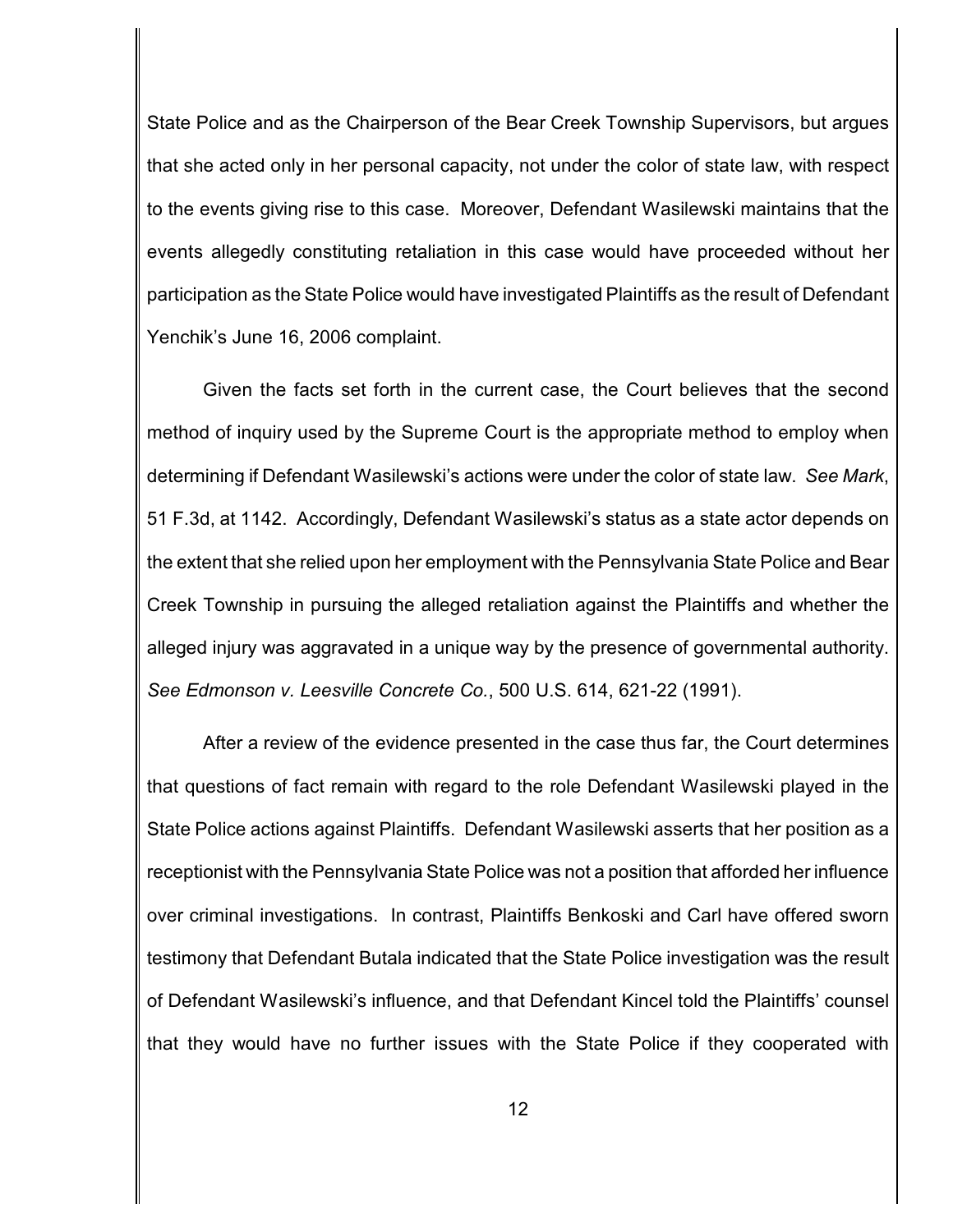Defendant Wasilewski. (Benkoski Deposition, at 174-77, 194-95; Carl Deposition, at 91-93.) However, Plaintiff Carl testified that he had no reason to believe that Defendant Wasilewski had any power to control whether or not he was arrested. Moreover, Plaintiff Benkoski stated in his deposition that he was unsure if Defendant Wasilewski and the investigating officers worked in the same State Police facility or had any close association. (Benkoski Deposition, at 200-01.) As such, the evidence does not clearly resolve all questions of material fact as to whether or not Defendant Wasilewski acted under the color of state law.

### **B. Constitutional Harm**

In their Amended Complaint, Plaintiffs allege that the Defendants' actions violated the Plaintiffs' rights under the First and Fourteenth Amendments to the United States constitution. The Plaintiffs' Fourteenth Amendment claims against all Defendants and First Amendment claims against Defendant Yenchik were dismissed by this Court's September 7, 2007 Order. Accordingly, the Court now considers the First Amendment claims against Defendants Wasilewski, Hacken, Kincel, and Butala.

"In order to plead a retaliation claim under the First Amendment, a plaintiff must allege: (1) constitutionally protected conduct, (2) retaliatory action sufficient to deter a person of ordinary firmness from exercising his constitutional rights, and (3) a causal link between the constitutionally protected conduct and the retaliatory action." *Thomas v. Independence Twp.*, 463 F.3d 285, 296 (3d Cir. 2006); *Connors v. Connors*, No. 3:07-CV-2186, 2008 U.S. Dist. LEXIS 37610, at \*10 (E.D.Pa. May 7, 2008) (J. Caputo).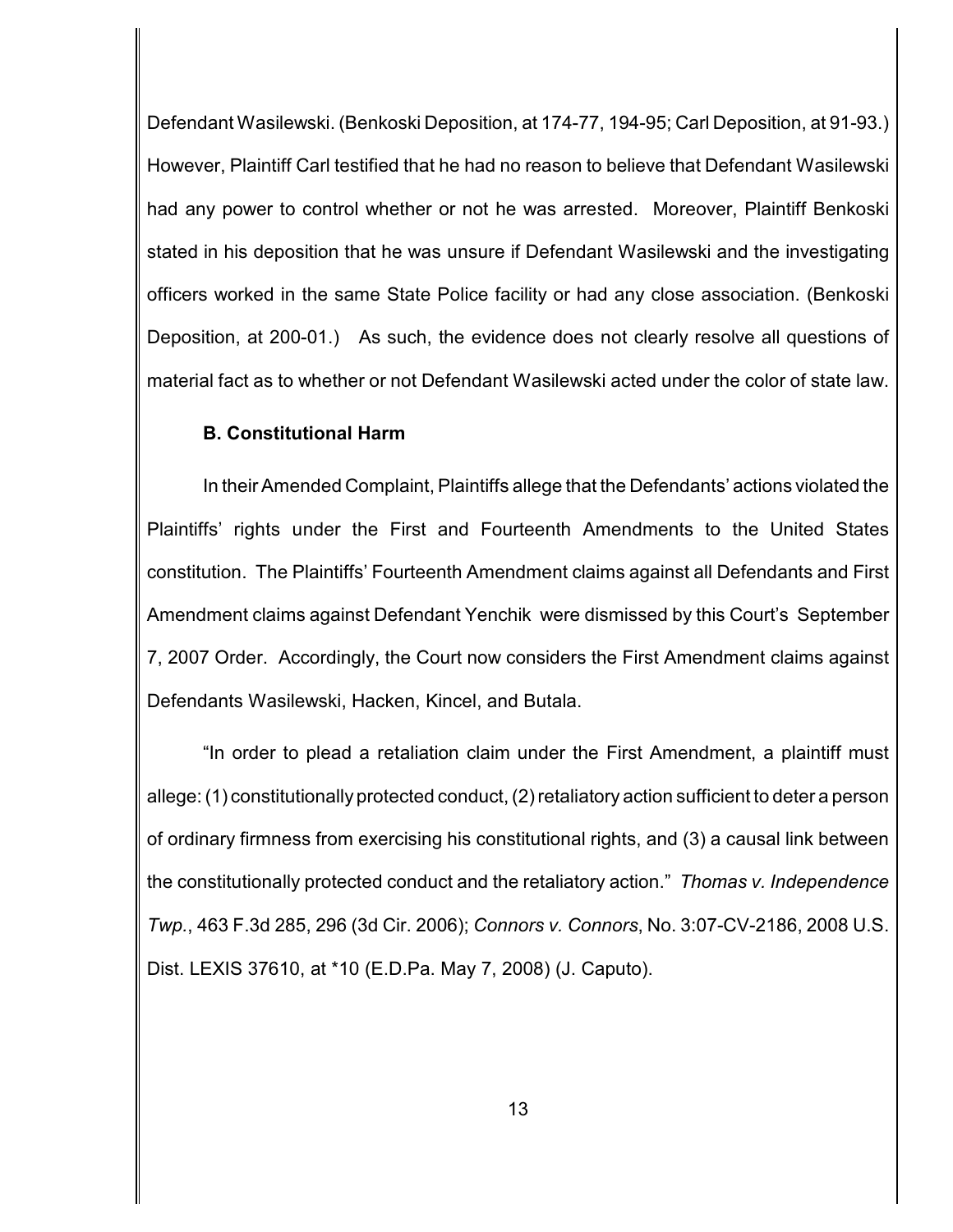#### **1. Protected Conduct**

As detailed in this memorandum's background section, this case arises out of Plaintiffs Benkoski and Carl's efforts to obtain payroll and salary records as part of a local government group's investigation of potential waste and malfeasance in the Bear Creek Township. None of the Defendants dispute that the Plaintiffs' actions are the type typically afforded protection under the First Amendment and the Court agrees that Plaintiffs' attempt to obtain public records as part of their investigation constituted protected activity.

#### **2. Deterrence of Constitutional Rights**

Plaintiffs Benkoski and Carl allege that the Defendants retaliated against their efforts to engage in this protected activity by subjecting them to criminal investigation and by placing them under the threat of criminal prosecution. "A threat of prosecution or criminal contempt [...] raises special First Amendment concerns, for it may chill protected speech much like an injunction against speech by putting that party at an added risk of liability." *Multimedia Holdings Corp. v. Circuit Court*, 544 U.S. 1301, 1304 (2005). Here, the Plaintiffs have called particular attention to the potential chilling impact of the investigation on their efforts to investigate their local government and further note the adverse impact that felony charges would have on their future ability to engage in First Amendment-protected activities, such as running for or holding public office in Bear Creek Township. While the Defendants disagree with Plaintiffs concerning the reasons for their investigation, none of their filings in this case indicate that they dispute that a threat of criminal prosecution would deter an ordinary person from investigating or voicing his displeasure with local government officers. Accordingly, the Court finds no question in this case as to whether the type of alleged retaliation is sufficient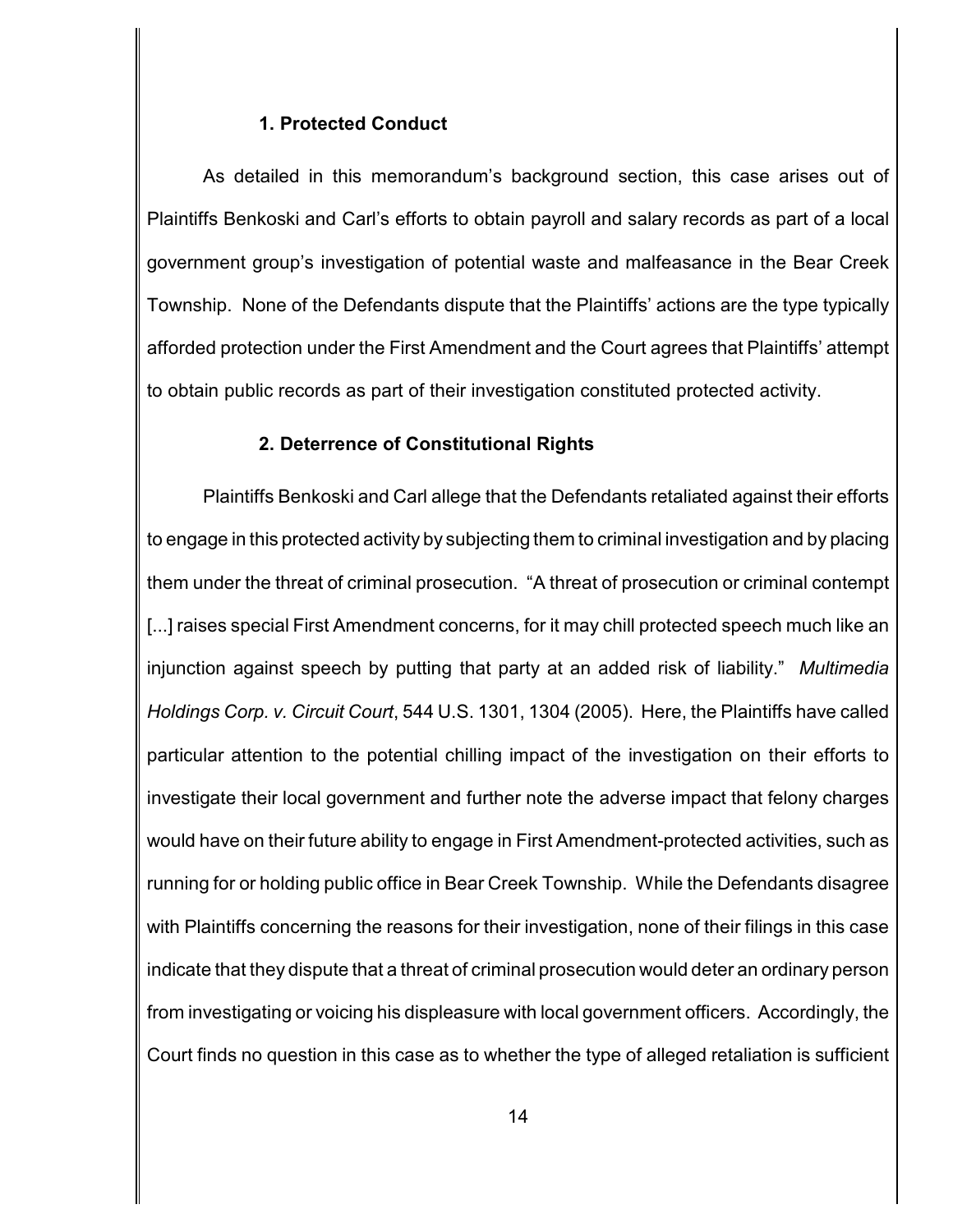to sustain the Plaintiff's First Amendment retaliation claim.

## **3. Causal Link**

In *Hartman v. Moore*, the United States Supreme Court stated that:

[w]hen the claimed retaliation for protected conduct is a criminal charge, [...] the plaintiff [...] must prove the elements of retaliatory animus as the cause of injury, and the defendant will have the same opportunity to respond to a prima facie case by showing that the action would have been taken anyway, independently of any retaliatory animus.

547 U.S. 250, 260-61 (2006). "[E]stablishing the existence of probable cause will suggest that prosecution would have occurred even without a retaliatory motive." *Id.*, at 261. In a § 1983 action "the defendant will be a nonprosecutor [...] who may have influenced the prosecutorial decision but did not himself make it, and the cause of action will not be strictly for retaliatory prosecution, but for successful retaliatory inducement to prosecute." *Id.,* at 262. "The consequence is that a plaintiff [...] must show that the nonprosecuting official acted in retaliation, and must also show that he induced the prosecutor to bring charges that would not have been initiated without his urging." *Id.*

Unlike the *Hartman* case, the current case does not involve actual prosecution, and possibly lacks any involvement by a prosecutor. Rather, the Plaintiffs only complain of the threat of prosecution as suggested to them by the PSP Defendants during the interviews conducted by the State Police. The absence of tangible prosecution, however, does not render *Hartman* inapplicable in the current case as "the Supreme Court's holding in *Hartman* is broad enough to apply even where intervening actions by a prosecutor are not present." *Williams v. City of Carl Junction*, 480 F.3d 871, 876 (8th Cir. 2007); *see also Barnes v.*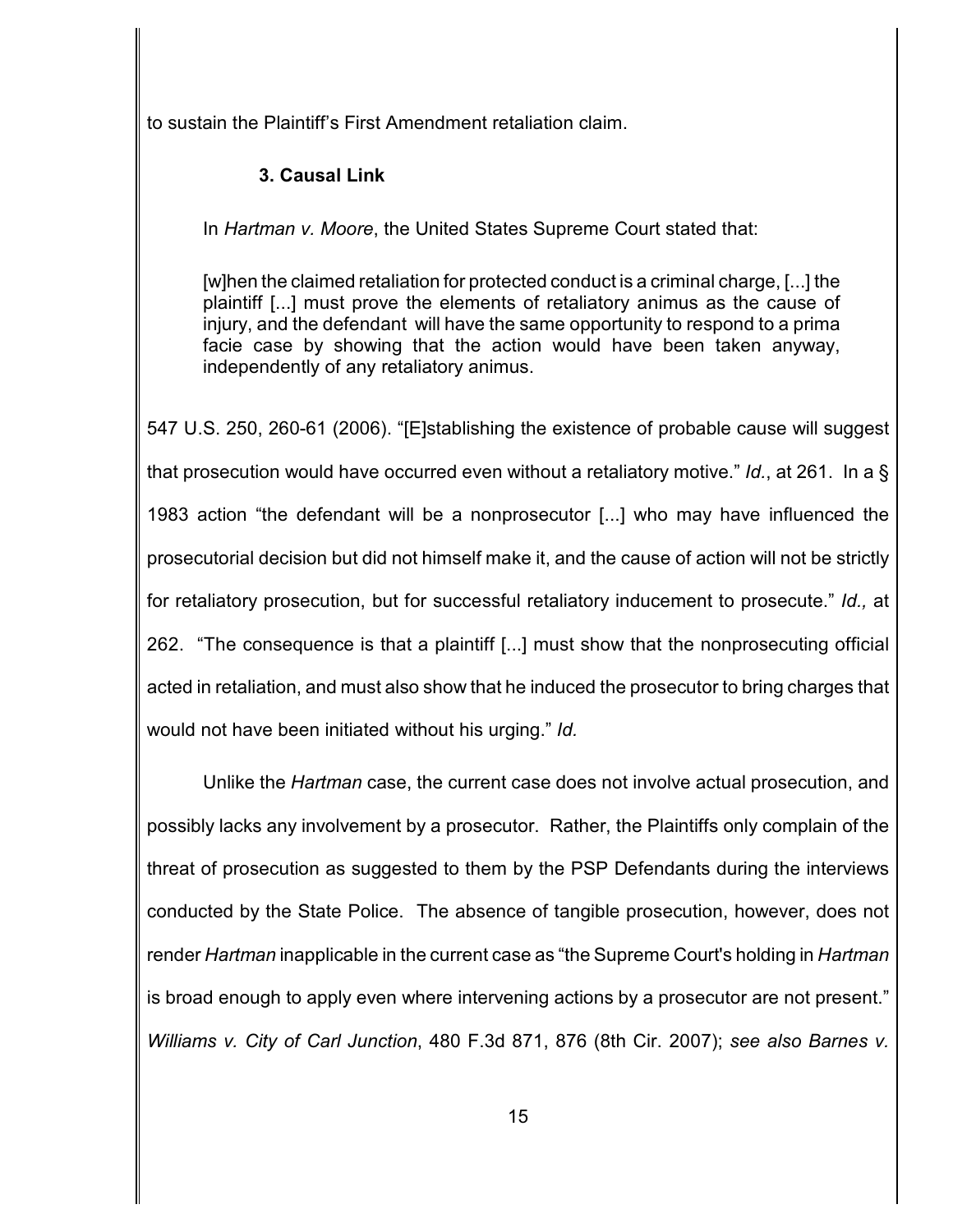*Wright*, 449 F.3d 709, 720 (6th Cir. 2006); *Albert v. Weaver*, No. 1:05-CV-2380, 2007 U.S. Dist. LEXIS 59817 (M.D.Pa. Aug. 15, 2007). Accordingly, the Plaintiffs in the current case must demonstrate that the PSP Defendants lacked probable cause when they investigated the complaint filed by Defendant Yenchik.

"Probable cause to arrest exists when the facts and circumstances within the arresting officer's knowledge are sufficient in themselves to warrant a reasonable person to believe that an offense has been or is being committed by the person to be arrested." *Konopka v. Borough of Wyoming*, 383 F.Supp.2d 666, 675 (M.D.Pa. 2005) (Caputo, J) (*quoting Estate of Smith v. Marasco*, 318 F.3d 497, 514 (3d Cir. 2003)). "Although the presence of probable cause is most often regarded as a question for the jury in a civil action brought pursuant to § 1983, the Court is permitted to 'conclude that probable cause exists as a matter of law if the evidence, viewed in the light most favorable to Plaintiff, reasonably would not support a contrary factual finding, and may enter summary judgment accordingly.'" *Id.* (*quoting Merkle v. Upper Dublin Sch. Dist.*, 211 F.3d 782, 792 (3d Cir. 2000)).

It is undisputed in the present case that Plaintiffs Carl and Benkoski recorded their conversations with Defendant Yenchik on June 16 & 30, 2006. All parties agree that the Plaintiffs never requested or obtained Defendant Yenchik's verbal consent to the recording. Plaintiffs, however, argue that the recording was done openly and with Defendant Yenchik's implicit consent. It is further undisputed that Defendant Yenchik filed a complaint with the Pennsylvania State Police subsequent to being recorded by the Plaintiffs. The Defendants deny that the State Police investigation in this case and any threat of prosecution were in response to the Plaintiffs' desire to investigate actions of their local government. Instead,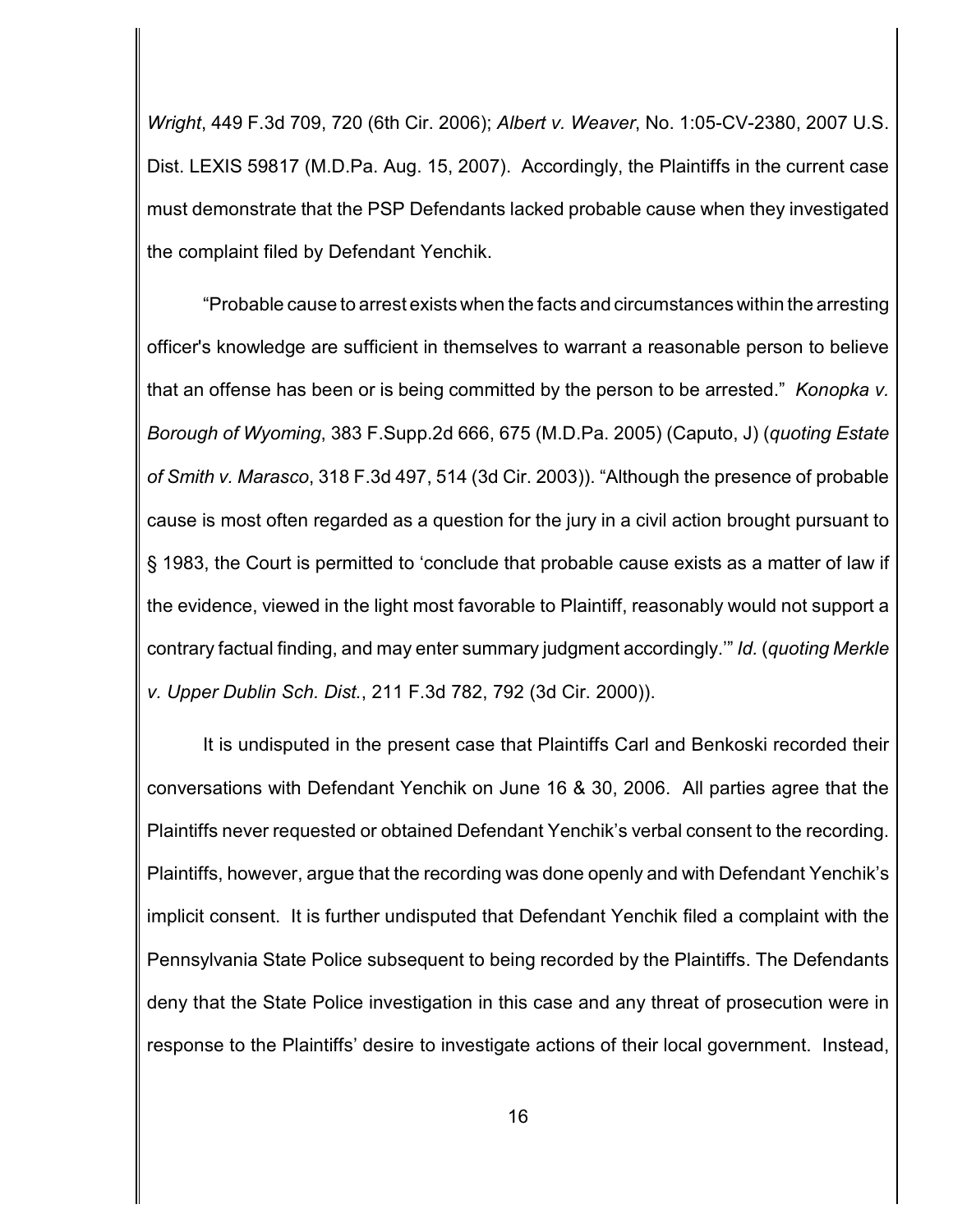all Defendants argue that the investigation was conducted in reaction to Defendant Yenchik's June 16, 2006 complaint, pursuant to the Federal Wiretapping Act, 18 U.S.C. § 2511(1), and the identical Pennsylvania Wiretapping and Electronic Surveillance Control Act, 18 Pa.C.S. § 5703(1). Plaintiff Benkoski's deposition testimony supports the Defendants' understanding of the events as he indicated that he had no evidence of a conspiracy between Defendant Wasilewski and the PSP Defendants and that he felt that Defendant Butala was simply doing his job by investigating Defendant Yenchik's complaint. (Benkoski Deposition at 183-192.)

For the purposes of evaluating whether or not the Pennsylvania State Police had probable cause to investigate Defendant Yenchik's complaint, the Court need not reach a conclusion as to whether Yenchik's actions were sufficient in providing the Plaintiffs with consent to record their conversation. Rather, the Court must only determine if the information possessed by the Pennsylvania State Police officers was sufficient for the officers to reasonably believe that a crime had been committed and that an investigation was warranted. *Konopka*, 383 F.Supp.2d at 675. In light of the evidence presented, the Court finds that no reasonable fact-finder could conclude that the PSP Defendants lacked probable cause to investigate the complaint filed against the Plaintiffs.

The evidence submitted in this case eliminates any question as to whether the PSP Defendants had probable cause to investigate the wiretapping complaint made by Defendant Yenchik. Since the existence of probable cause suggests that an investigation of the events transpiring on June 16 & 30, 2006 would have occurred even without a retaliatory motive held by the Defendants, the Plaintiffs are unable to establish a causal link between their protected conduct and the alleged retaliatory action. This causal link is a required element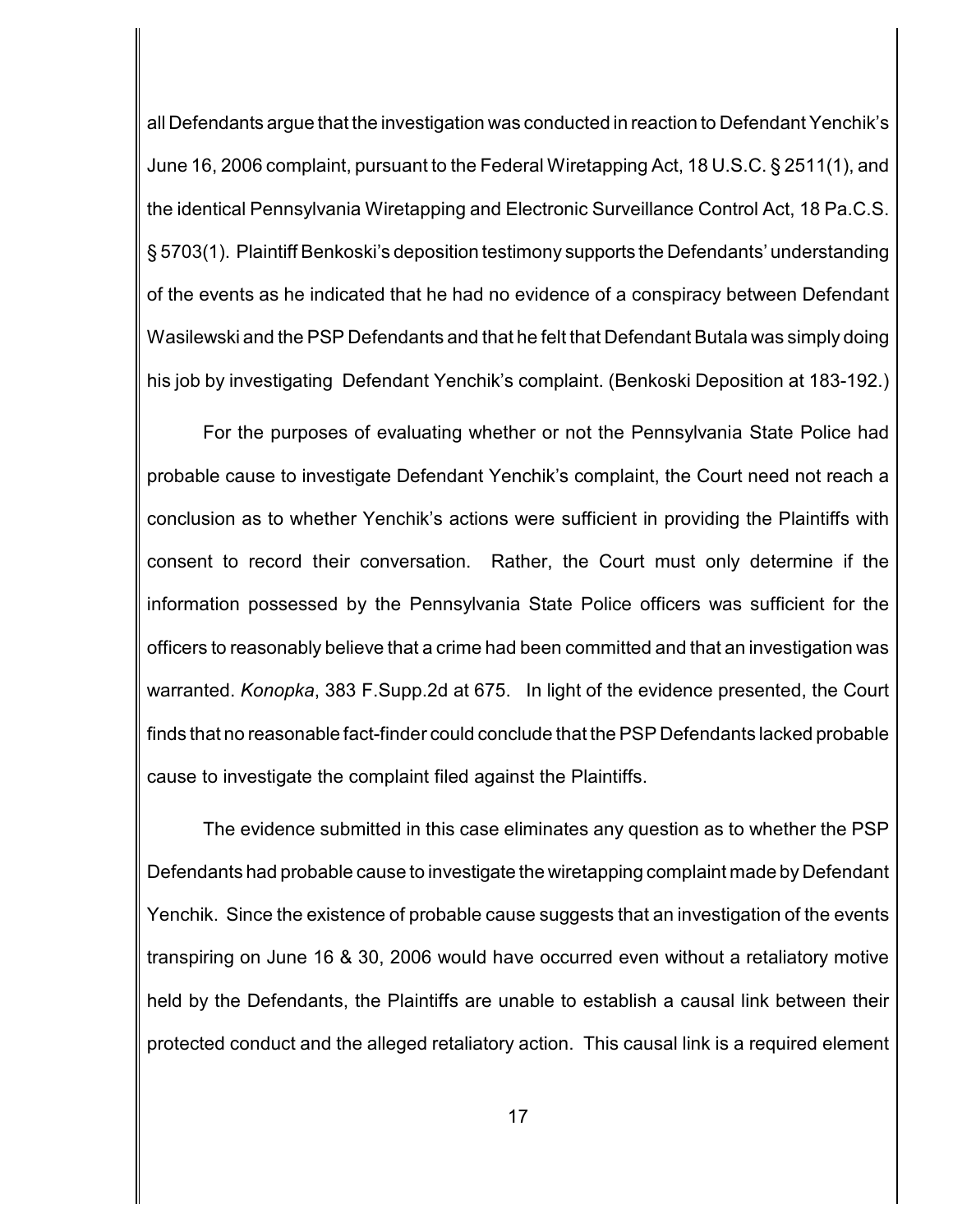of a First Amendment retaliation claim, and without this causal link the Court cannot find that the Plaintiffs suffered a constitutional violation. In turn, a suit under 42 U.S.C. § 1983 requires that a plaintiff show the presence of a constitutional violation committed by an actor operating under the color of state law. Because they cannot show a constitutional violation in the current case, Plaintiffs' § 1983 claims against the PSP Defendants cannot proceed. Likewise, without suffering a constitutional violation, the Plaintiffs cannot prevail on their § 1983 claim against Defendant Wasilewski, even if a reasonable fact-finder might determine that her position with the Pennsylvania State Police made her an actor under the color of state law. Accordingly, the Court will grant the Defendants' summary judgment motions with respect to the Plaintiffs' § 1983 claims.

#### **II. State Law Claims**

Plaintiffs also claim that the Defendants violated their rights under Article I, §§ 7, 20 and 26 of the Pennsylvania Constitution and that Defendants' actions were an intrusion upon seclusion in violation of state law. Because the Court grants summary judgment for the single federal law claim in this case, it declines continued supplemental jurisdiction over the state law claims. 28 U.S.C. § 1367(c) ("The district courts may decline to exercise supplemental jurisdiction over a claim under subsection (a) if . . . (3) the district court has dismissed all claims over which it has original jurisdiction, . . ."); *see also Tully v. Mott*, 540 F.2d 187, 196 (3d Cir. 1976)(" If it appears that the federal claim [...] could be disposed of on a motion for summary judgment under F.R. Civ. P. 56, then the court should ordinarily refrain from exercising jurisdiction in the absence of extraordinary circumstances."). Accordingly, the Court dismisses these claims without prejudice.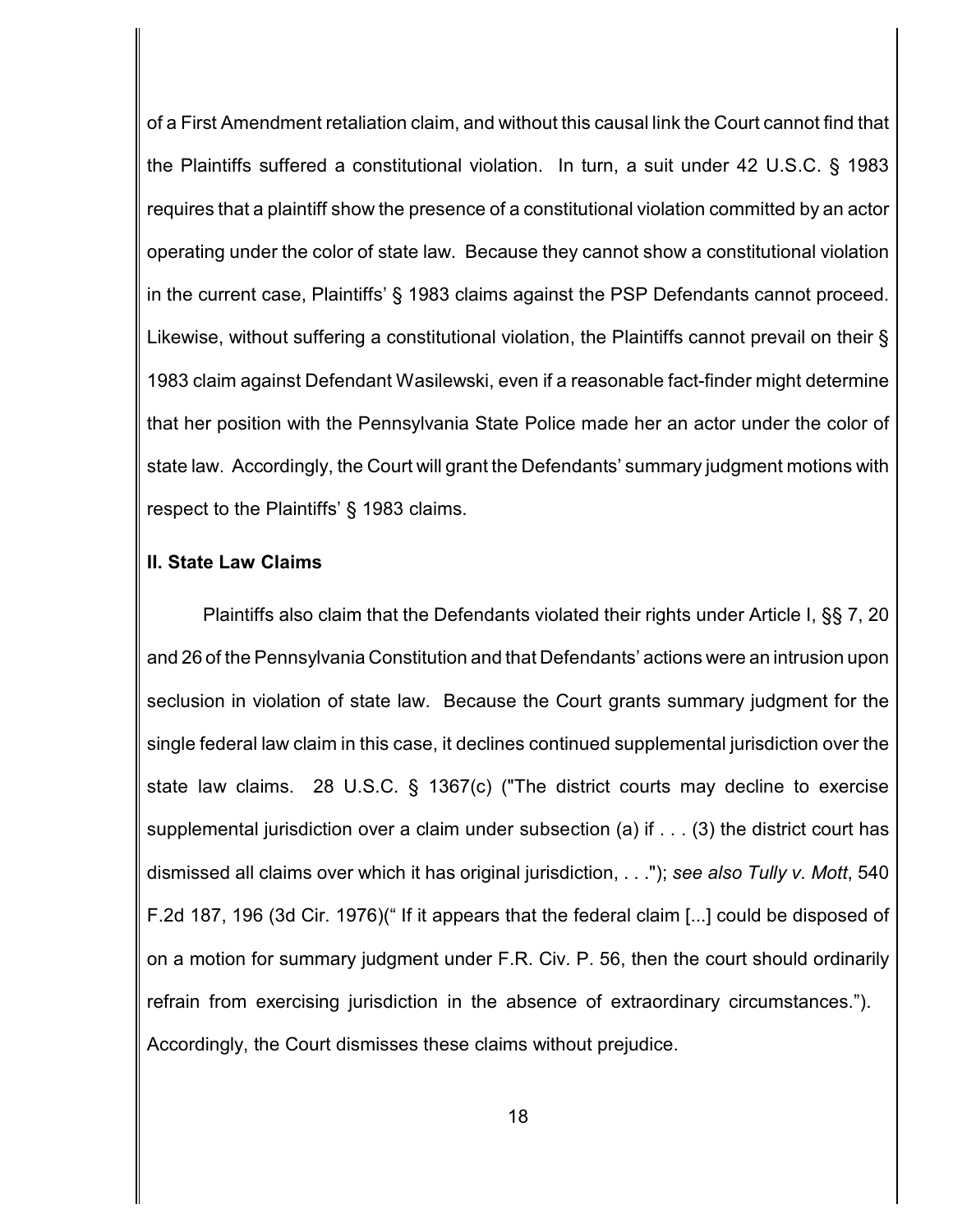### **CONCLUSION**

There is no question of material fact that the PSP Defendants acted with probable cause when investigating the wiretapping complaint filed by Defendant Yenchik. Since the presence of probable cause eliminates any questions concerning whether a constitutional violation occurred, the Court grants Defendants Hacken, Kincel, and Butala's motion for summary judgment (Doc. 69) and Defendants Wasilewski and Yenchik's motion for summary judgment (Doc. 64) with respect to Plaintiffs' First Amendment claims brought under 42 U.S.C. § 1983. Because all federal claims in this case have been resolved, the Court dismisses Plaintiffs' state law claims without prejudice.

An appropriate Order follows.

Date **Date** A. Richard Caputo

September 24, 2008 /s/ A. Richard Caputo United States District Judge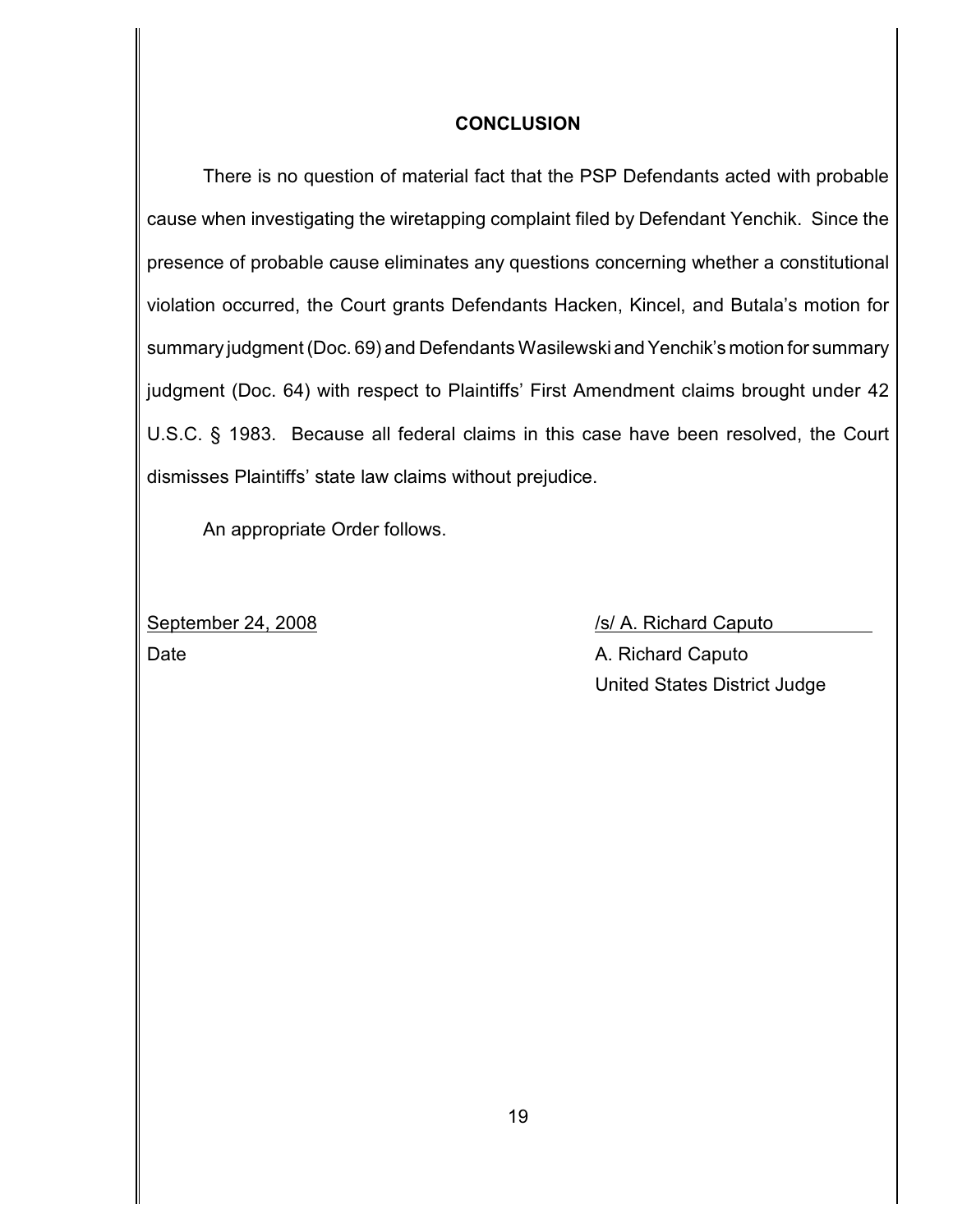# **IN THE UNITED STATES DISTRICT COURT FOR THE MIDDLE DISTRICT OF PENNSYLVANIA**

 EDWARD BENKOSKI and THEODORE CARL

CIVIL ACTION NO. 3:07-CV-0197

(JUDGE CAPUTO)

 BONNIE WASILEWSKI, Clerk, Pennsylvania State Police and Member, Bear Creek Township Board of Supervisors, in her official and individual capacities, et al.,

Defendants.

Plaintiffs,

v.

## **ORDER**

**NOW**, this 24th day of September, 2008, **IT IS HEREBY ORDERED** that Defendants' motions for summary judgment are **GRANTED in part,** and **DENIED in part**:

- (1) Summary judgment for Defendants Hacken, Kincel and Butala is **GRANTED** for the claim arising under 42 U.S.C. § 1983.
- (2) Plaintiffs' state law claims against Defendants Hacken, Kincel and Butala are

## **DISMISSED without prejudice**.

- (3) Summary judgment for Defendant Wasilewski is **GRANTED** for the claim arising under 42 U.S.C.§ 1983.
- (4) Plaintiffs' state law claims against Defendants Wasilewski and Yenchik are **DISMISSED without prejudice.**